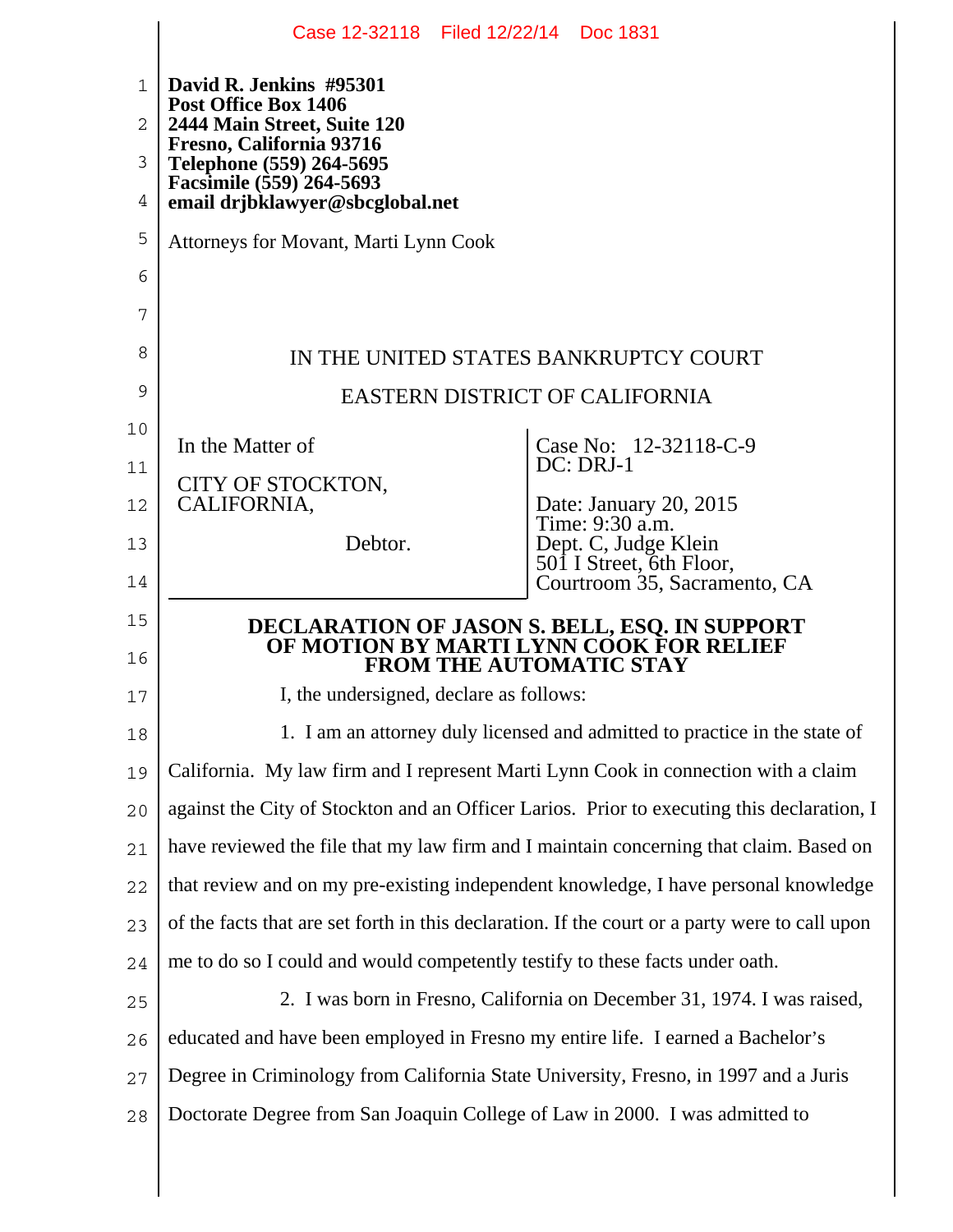## Case 12-32118 Filed 12/22/14 Doc 1831

1 2 3 4 5 6 7 8 9 10 11 12 13 14 15 16 17 18 19 California State Bar and the United States District Court, Eastern District Bar in 2001. I am an active member of the Fresno County Bar Association and the State Bar of California. I am also a member of the National Trial Lawyers Association, as well as a member of the Central California Trial Lawyers Association. In 2008 I was elected by my peers to serve on the Board of Directors for the Fresno County Bar Association. In every year since 2009, I have been named a Rising Star as one of the top young lawyers in Northern California by Super Lawyers. This distinction is only bestowed upon 2.5% of the attorneys in Northern California. In 2012, the National Trial Lawyers Association designated me as one of the Top 40 Lawyers under 40 years of age in the State of California. I have received an AV Preeminent rating from Martindale-Hubbell, which is the national directory of lawyers. This is the highest possible rating an attorney can receive, which indicates the highest levels of professionalism and utmost ethical standards. I primarily practice in the areas of plaintiff's personal injury, which encompasses personal injury, wrongful death, UM/UIM, insurance bad faith, products liability and wrongful termination. I have tried multiple cases to verdict before a jury and judge, involving motor vehicle accidents, products liability and wrongful termination/sexual harassment. I have also engaged in multiple arbitrations in the area of uninsured/under-insured motorist claims, as well as wrongful termination and hostile work environment.

20 21 22 23 24 25 26 27 28 3. The evidence in my file, consisting of database research and information and declarations provided by the client, indicates that: Officer Larios and his K-9 partner, Koda, reside in Fresno and commute to Stockton. On Sunday, June 1, 2014, my client was introduced by Officer Larios to Koda at Dry Creek Park in Clovis, California. My client attempted to pet Koda. Officer Larios failed to control Koda who jumped up and bit my client on the face causing lacerations to her left cheek, puncture wounds to her right cheek and upper lip, and severe bruising. Pursuant to California Government Code 810 et seq., I filed with the Debtor the "Claim For Damages" a true copy of which is annexed to the motion that this Declaration supports marked as Exhibit

 $- 2 -$